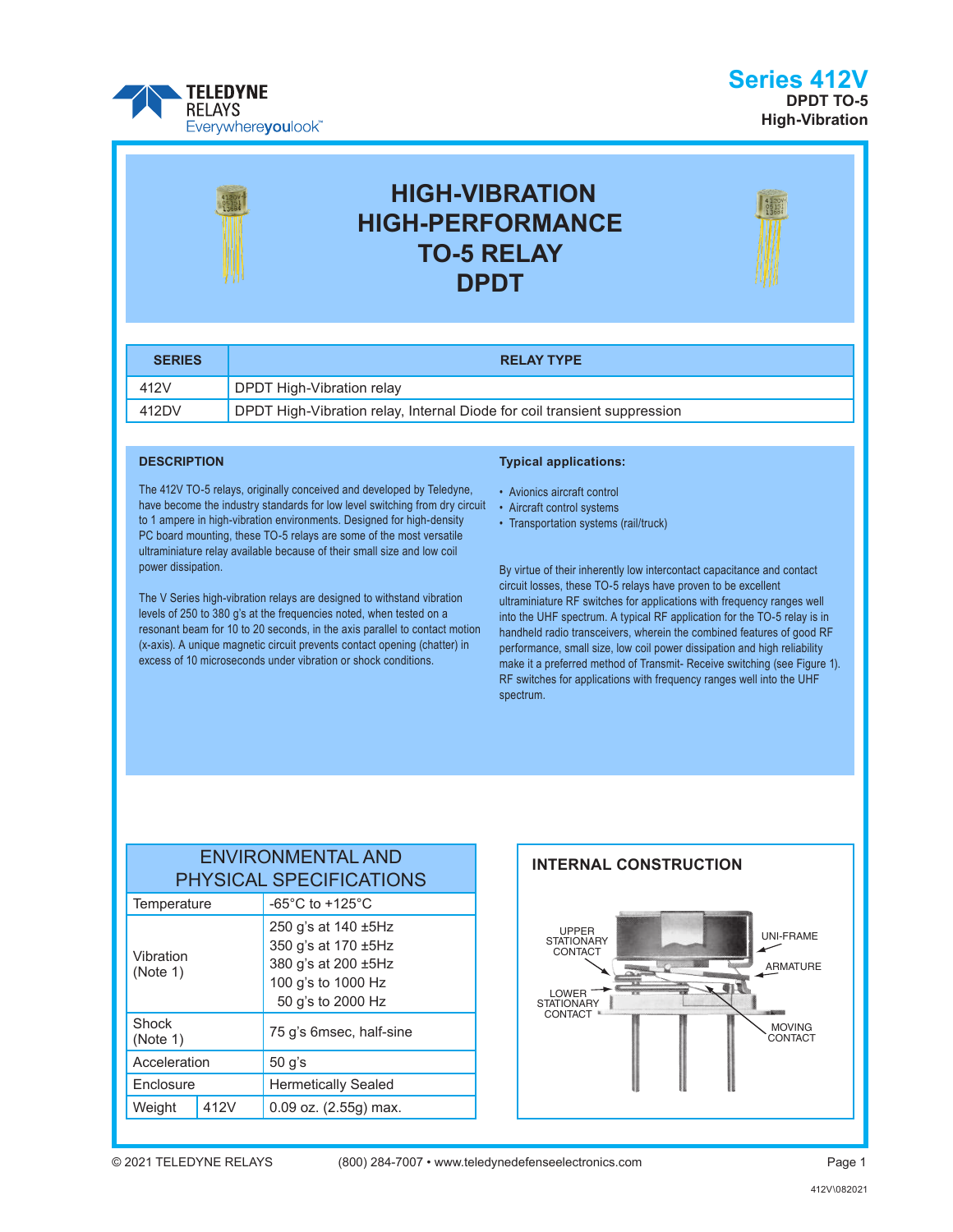

| GENERAL ELECTRICAL SPECIFICATIONS (-65°C to +125°C unless otherwise noted)(Notes 2 & 3) |       |                                                                                                                                                              |  |  |  |
|-----------------------------------------------------------------------------------------|-------|--------------------------------------------------------------------------------------------------------------------------------------------------------------|--|--|--|
| <b>Contact Arrangement</b>                                                              |       | 2 Form C (DPDT)                                                                                                                                              |  |  |  |
| <b>Rated Duty</b>                                                                       |       | Continuous                                                                                                                                                   |  |  |  |
| Contact<br><b>Resistance</b>                                                            |       | 0.10 $\Omega$ max. before life; 0.20 $\Omega$ max. after life @ 1A/28Vdc                                                                                     |  |  |  |
| <b>Contact Load Rating (DC)</b>                                                         |       | 1 A/ 28 Vdc<br>Resistive:<br>Inductive:<br>200 mA/ 28 Vdc (320mH)<br>100 mA / 28 Vdc (320mH)<br>Lamp:<br>10 to 50 µA @ 10 to 50 mV<br>Low level:             |  |  |  |
| <b>Contact Load Rating (AC)</b>                                                         |       | Resistive: 250 mA / 115Vac, 60 and 400 Hz (Case not grounded)<br>100 mA / 115 Vac, 60 and 400 Hz (Case grounded)                                             |  |  |  |
| <b>Contact Life Ratings</b>                                                             |       | 10,000,000 cycles (typical) at low level<br>1,000,000 cycles (typical) at 0.5 A / 28 Vdc resistive<br>100,000 cycles min. at all other loads specified above |  |  |  |
| <b>Contact Overload Rating</b>                                                          |       | 2 A / 28 Vdc Resistive (100 cycles min.)                                                                                                                     |  |  |  |
| <b>Coil Operating Power</b>                                                             |       | 620 mW typical at nominal rated voltage                                                                                                                      |  |  |  |
| <b>Operate Time</b>                                                                     |       | $3.0$ ms max.                                                                                                                                                |  |  |  |
| <b>Contact Carry Rating</b>                                                             |       | <b>Contact Factory</b>                                                                                                                                       |  |  |  |
| <b>Release Time</b>                                                                     | 412V  | $2.0$ ms max.                                                                                                                                                |  |  |  |
|                                                                                         | 412DV | $4.0$ ms max.                                                                                                                                                |  |  |  |
| <b>Contact Bounce</b>                                                                   |       | $1.5 \text{ ms}$                                                                                                                                             |  |  |  |
| <b>Intercontact Capacitance</b>                                                         |       | 0.4 pf typical                                                                                                                                               |  |  |  |
| <b>Insulation Resistance</b>                                                            |       | $1,000$ M $\Omega$ min. between mutually isolated terminals                                                                                                  |  |  |  |
| <b>Dielectric Strength</b>                                                              |       | 70,000 ft: 125 (Vrms/60 Hz)<br>Atmospheric: 500 (Vrms/60 Hz)                                                                                                 |  |  |  |

### **Part Numbering System (Notes 5 & 6)**



#### **NOTES:**

1. Relay contacts will exhibit no chatter in excess of 10 μs or transfer in excess of 1 μs.

2. "Typical" characteristics are based on available data and are best estimates. No ongoing verification tests are performed.

- 3. Unless otherwise specified, parameters are initial values.
- 4. Measured at nominal voltage for 5 s. maximum.
- 5. Unless otherwise specified, relays will be supplied with gold-plated leads.

6. The slash and characters appearing after the slash are not marked on the relay.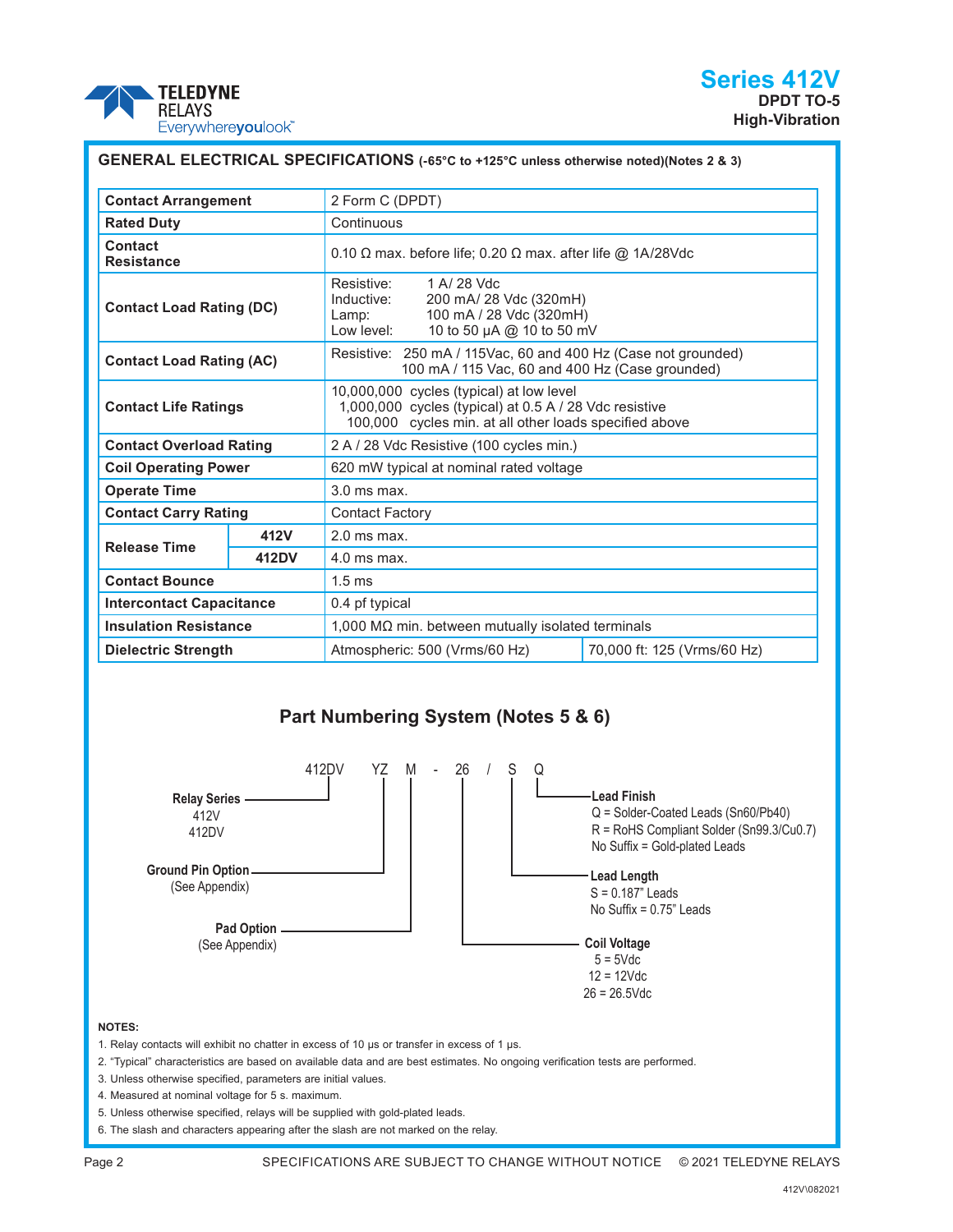

# **BASE PART NUMBERS (412V) 412V-5 412DV-5 412V-12 412DV-12 412V-26 412DV-26 Coil Voltage Nom.** 5.0 12.0 26.5 **Max.** 5.8 16.0 32.0 **Drop-Out Voltage (Vdc) 412V 412DV Min.** 1 0.14 1 0.41 1 0.89 **Max.** 2.3 13.0 **Coil Resistance (Ohms ±10%) 412V** | 50 | 235 | 1130 **412DV** 33 215 2015 33 **Pick-up Voltage (Vdc, Max.) Pulse Operation Contage (Vac., Max.) Figure 14.7** 4.7 11.0 11.0 22.0 **DETAILED ELECTRICAL SPECIFICATIONS (-65°C to +125°C unless otherwise noted)(Note 3)** E (VDC) - A (VDC) - A (VDC) - A (VDC) - A (VDC) - A (VDC) - A (VDC) - A (VDC) - A (VDC) - A (VDC) - A (VDC) - A (VDC) - A (VDC) - A (VDC) - A (VDC) - A (VDC) - A (VDC) - A (VDC) - A (VDC) - A (VDC) - A (VDC) - A (VDC) - A **URICOK**<br> **ESPECIFINATES**<br>
SAMENT MINITED MINITED ATTENTS AND MINITED MINITED MINITED MINITED MINITED MINITED MINITED MINITED MINITED MINITED MINITED MINITED MINITED MINITED MINITED MINITED MINITED MINITED MINITED MINITED E (VDC) INSERT AT A PERSON NEWSTERING CONTROLL AT PERSON NATIONAL BETTURN LOSS NATION ACTION AGREEMENT COLLECTED THE PERSON NATIONAL BETTURN LOSS NATIONAL REPORT

#### **PERFORMANCE CURVES (Note 2)**



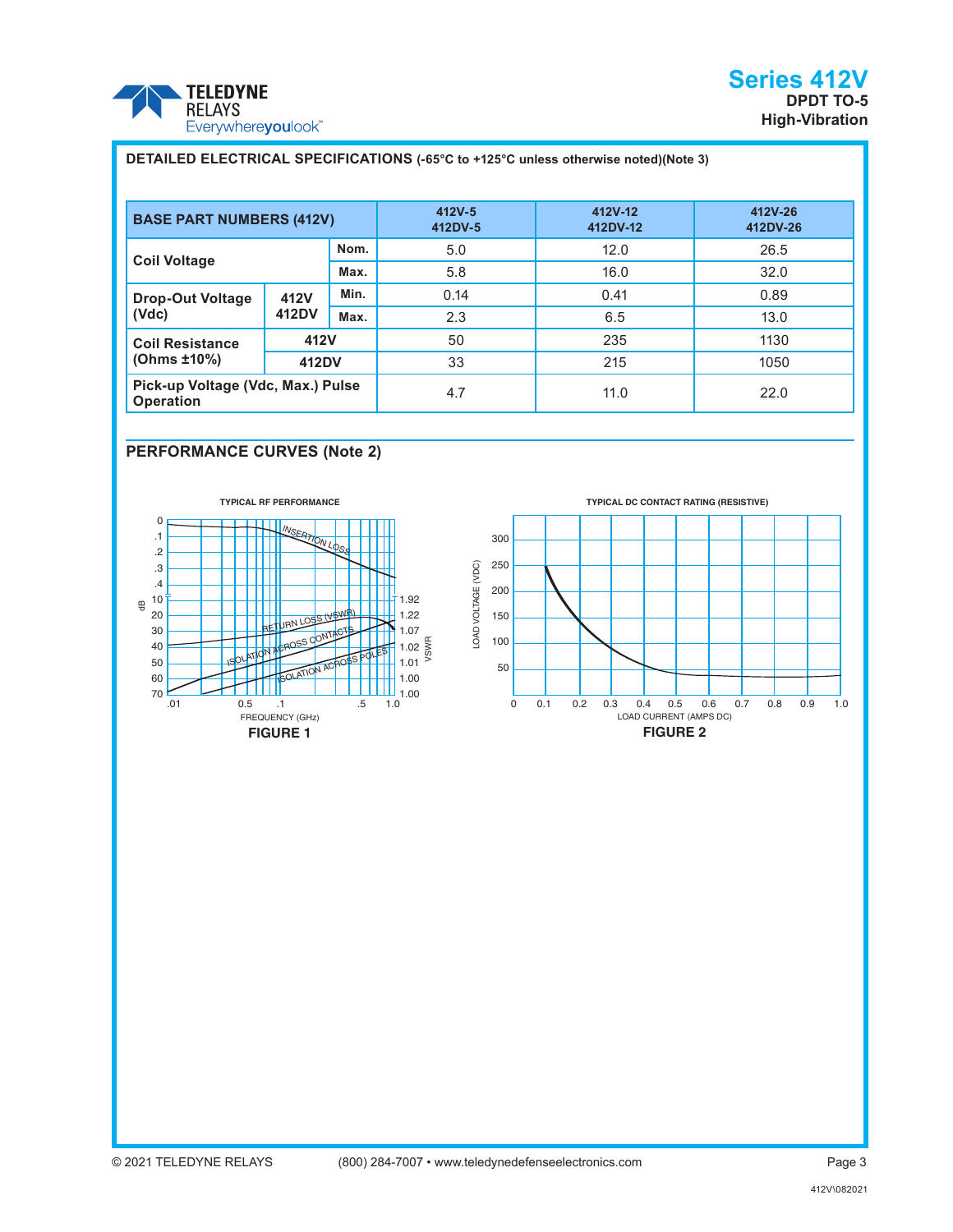

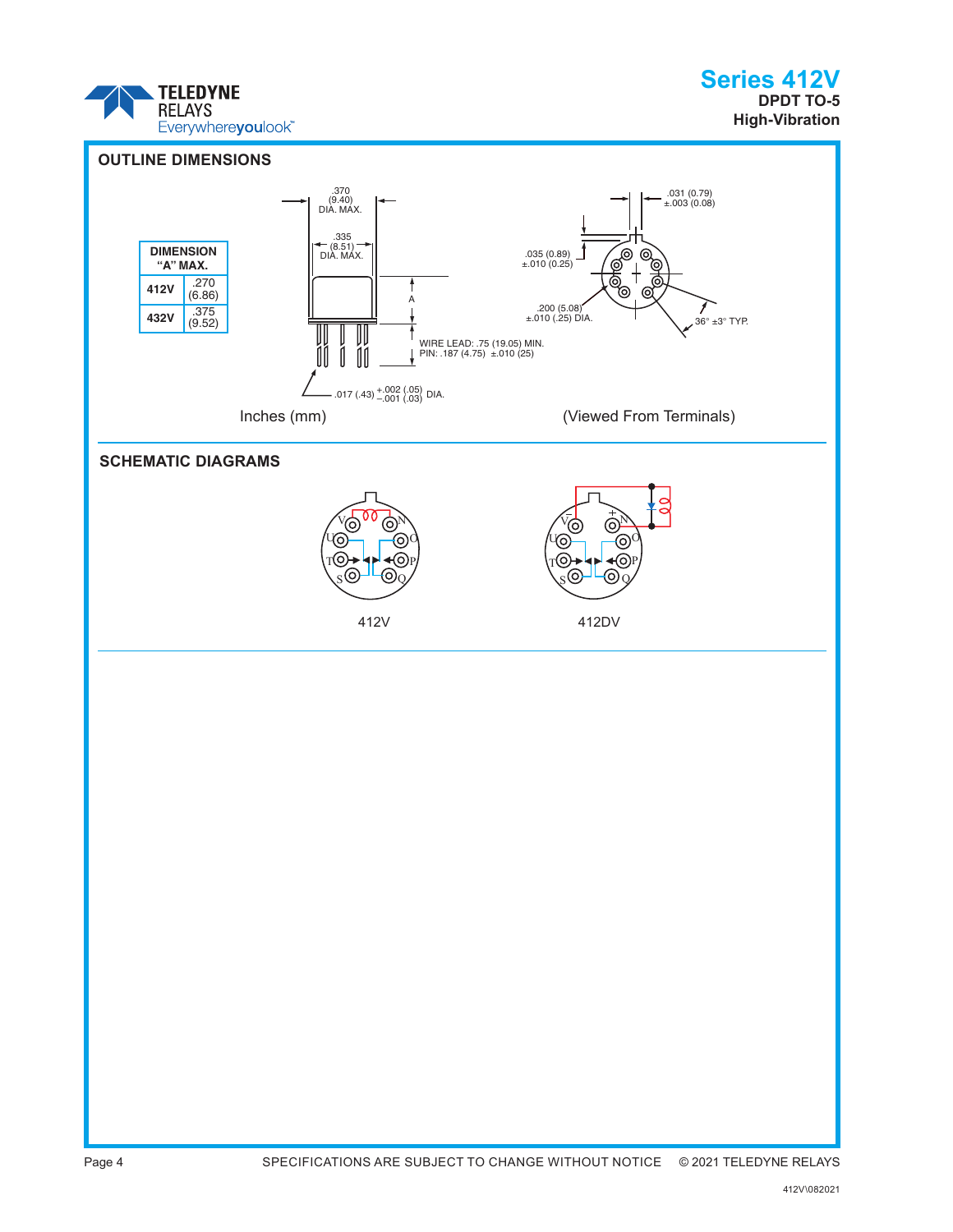# **APPENDIX A : Spacer Pads & Spreader Pads**

| <b>Pad designation and</b><br>bottom view dimensions                                                                                                                                                                                                                                                                                                                                                                                                             | <b>Height</b>       | For use with the following: | Dim. H<br>Max. |  |  |  |
|------------------------------------------------------------------------------------------------------------------------------------------------------------------------------------------------------------------------------------------------------------------------------------------------------------------------------------------------------------------------------------------------------------------------------------------------------------------|---------------------|-----------------------------|----------------|--|--|--|
| Ø.150<br>[3.81]<br>(REF)<br>(၀)<br>(O)<br>(റി<br>O)<br>(o`<br>"M4" Spacer Pad for TO-5                                                                                                                                                                                                                                                                                                                                                                           | Dim H<br><b>MAX</b> | ER412, J412                 | .295 (7.49)    |  |  |  |
| Notes:<br>Spacer pad material: Polyester film.<br>2. To specify an "M4" or "M9" spacer pad, refer to the mounting variants portion of the part numbering<br>example in the applicable datasheet.<br>3. Dimensions are in inches (mm).<br>4. Unless otherwise specified, tolerance is ± .010" (.25 mm).<br>5. Add 10 mΩ to the contact resistance shown in the datasheet.<br>6. Add 0.01 oz. (0.25 g) to the weight of the relay assembly shown in the datasheet. |                     |                             |                |  |  |  |



 $\underline{6}$ /. Add .01 oz. (0.25 g) to the weight of the relay assembly shown in the datasheet.

[3.3]

[3.3]

[3.81]

[3.81]

L